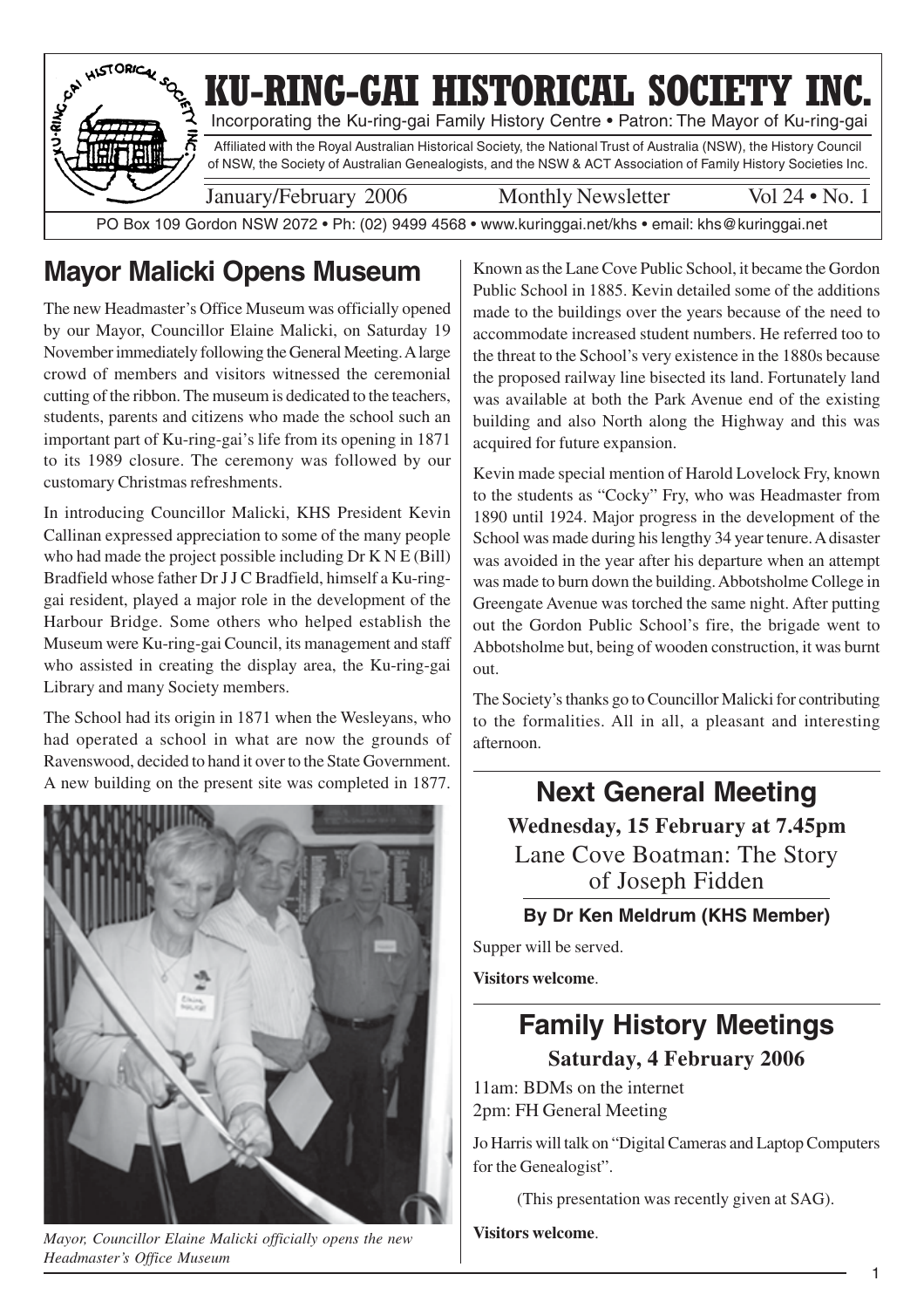## **January Meeting Report**

The 18 January General Meeting was held after this Newsletter went to press. Jo Harris spoke on the British-Australian Connection with reference particularly to England.

# **RAHS Events**

The Royal Australian Historical Society with which we are affiliated has many activities which members may wish to attend. All are at the RAHS at 133 Macquarie St unless stated otherwise. Fees are for persons who are not RAHS members in their own right. Enquire at 9247 8001 re bookings.

### **Thursday 26 January (Australia Day)**

*Pot Luck with History*. Call in to hear one or more ten minute talks on something about events, people or places that contributed to Australia's history. Every half hour from noon to 3pm. No booking needed.

#### **Tuesdays 7, 14, 21 and 28 February**

*A Workshop – Creating a Heritage Album*. A four week course from 10am to 2pm on 7, 14, 21, and 28 February on storing your photos and memorabilia safely. \$90.

#### **Wednesday 8 March**

*Celebrating Local Government*. Before the 1906 Local Government Act most of NSW was administered by the NSW Government and the records are now kept at State Records. Christine Yeats will talk about the wealth of information to be found there. 5.30pm for a 6pm start. Light refreshments. \$7.

# **Wednesday 15 March** at *State Records*, Globe St,

#### The Rocks **AND**

**Wednesday 22 March** at O'Connell St, Kingswood *Women Through the Records*. 10.30am to 12.30pm. A seminar by State Records and the RAHS on new sources of information for those researching the history of women. This is to celebrate Women's History Month. Attend either location. Free but book early.

## **State Library Hours**

New opening hours of the State and Mitchell Libraries were introduced on 3 January. The State Reference Library is open from 9am-9pm (Monday-Thursday); 9am-6pm (Friday) and 11am-5pm (weekends). The Mitchell's hours are 9am-7pm (Monday-Thursday); 9am-6pm (Friday) and 11am-5pm (Saturday). The Mitchell is closed on Sundays.

The Society would welcome any memorabilia, photos, artefacts or memories from anyone with knowledge of the old Gordon Public School – students, parents, teachers, residents, friends

# **Mitchell Library "Online"**

The Mitchell Library, as we all know, has a vast amount of historical material much of which is too precious to be made generally available for inspection. The Library has made first steps towards making its Collection available to everyone over the internet. At this early stage only a small amount is accessible but it will be expanded over time. Why not have a look at it on **atmitchell.com** ?

## **The Historian**

Members recently received a new issue of the *HISTORIAN*. This is the Society's flagship publication and after 33 years continues to play a vital role in achieving the Society's aim of disseminating information about the history of Ku-ring-gai. The *HISTORIAN* publishes original research into Ku-ringgai's history. This latest issue concentrates on the Wahroonga section of Ku-ring-gai. The previous issue dealt mainly with St Ives and sections of Pymble and Gordon. The *HISTORIAN* does not set out to publish something about every suburb in every issue. That is not its role. Since 1972 the *HISTORIAN* has published a huge amount of material about all parts of Ku-ring-gai and this is available to those who visit our Rooms. There is lots of information on file, for example, regarding Roseville, Lindfield, Killara, Gordon and Turramurra. Producing "in-depth" information involves a huge effort and we are indebted to the *HISTORIAN*'s Editorial Committee for its work. As time goes by and as more members accept the challenge to undertake original research into our local history, we will produce even more detailed studies of other areas of Ku-ring-gai.

# **Government Gazettes 1832-1863**

The Society of Australian Genealogists has released a CD carrying an Index to the NSW Government Gazettes from its first issue in 1832 to 1863. It has 830,000 records. The index is of personal names only. The Gazette was the official newspaper of the times and contained many types of legal announcements and much more. This CD has been installed at our research centre.

# **Recent Acquisitions**

These are some of the recent additions to our Collection:

THE RICHEST LODE – BROKEN HILL 1883-1988. R J Solomon. Published by Hale & Ironmonger (1988). 424 pages.

MONUMENTAL INSCRIPTIONS – YOUNG CEMETERY (NSW). Jane Grant/June Perry. Published by the Heraldry and Genealogical Society of Canberra (2004). 160 pages.

BIOGRAPHICAL REGISTER OF CANBERRA AND QUEANBEYAN 1820-1930. Peter Proctor. Published by the Heraldry and Genealogical Society of Canberra (2001). 354 pages.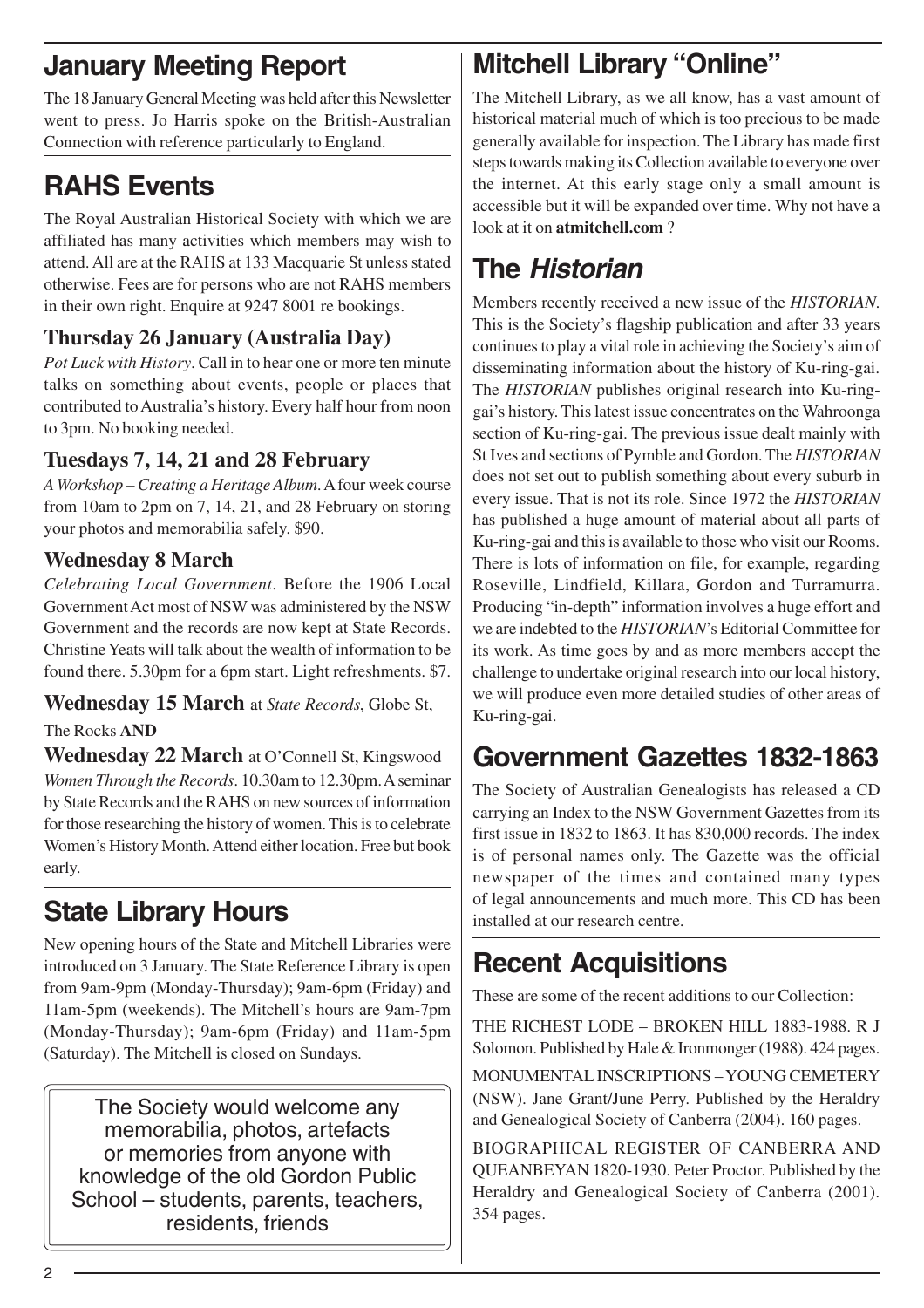ILLUSTRATED HISTORY OF AUSTRALIA. Published by Paul Hamlyn (1974). 1528 pages.

WHO'S WHO OF AUSTRALIAN WOMEN. Lofthouse/ Smith. Methuen (1982). 504 pages.

THE ARCHBISHOPS OF RAILWAY SQUARE. A history of Christ Church, St Laurence, Sydney. Rev John Spooner. Halstead Press (2002). 224 pages.

DUBBO to the Turn of the Century (1818-1900). Marion Dormer. Macquarie Publications (1981).

SANDS' SYDNEY AND SUBURBAN DIRECTORY (1913) (CD). Purchased by the Society.

WHO WAS WHO – THE HUNTER VALLEY TOWNS IN 1888. John Turner. Hunter Valley Publications (1984). 152 pages.

## **Welcome to New Members**

We are pleased indeed to welcome the following recent new members

Alan Condie (Lindfield); Stephen Courtney (North Parramatta); Val Fearby (Gunnedah); Elizabeth Hassall (Pymble); Judi Johnston (Nth Turramurra); David and Judith Knox (Gordon); Fay Murphy (Gordon); Peter Perry (Pymble); Robyn Riches (Lindfield); Robert Robins (Lindfield); Allan and Pam Stratton (Waitara).

## **Information Sought on Builders and Architects**

Our member Kathie Reith (9416 1587) is compiling information on the architects and builders who lived and/or had projects in the Ku-ring-gai area, particularly in the period from 1900 to WWII. Any information members could provide would be great. And if anyone knows of or has original drawings or early photos she would be really happy. Of particular interest at this time is Stanley C Molineaux, who moved to Roseville c.1920 and set up his workshop at 121 Pacific Highway. (Kathie does al lot for the Society particularly for the *HISTORIAN*. Contact her direct if you can help).

## **New Local Studies Librarian**

Ku-ring-gai Council has appointed Joan Rowland as its new Local Studies Librarian replacing Jennifer Sloggett who, believe it or not, has been with us for nine years. Joan was on the staff at Hornsby Library in the Local Studies Section. The Society extends her a warm welcome and looks forward to working with her on many projects in the future.

## **Committee Changes**

Janine Kitson has been on our committee since 2004. We all know how tremendously active she is in a wide range of community affairs so were not surprised to learn of her decision to withdraw from the committee. Of more recent times Janine has become heavily involved in the National Trust and the work load became too much. The Society is appreciative of the contribution she has made to the Society through the committee and in other ways. We know she will always be there to give us a helping hand whenever we might need it.

On the bright side, however, we are delighted to welcome Sue Dunston and David Wilkins who have been appointed to fill the casual vacancies. Both are relatively new members but have already shown an enthusiasm to match their known abilities. We know they will help significantly in spreading the administrative load. David has also been in the news as the winner of our Christmas hamper.

For the first time in many years the Society now has a full complement of officer-bearers and committee members. This is cause for celebration.

## **Wanted for our "Ku-ring-gai Streets" Project**

We are busily collecting information about the origin of street names in Ku-ring-gai. In 1987 our members helped produce a booklet explaining many of them but we are expanding it. The information will be the basis of a bigger publication with a wider range of information about each suburb. A number of volunteers are working on different sections but right now we need volunteers to carry on with the research work already done specifically on each of Turramurra, St Ives and Gordon. Can you help?

If you are unable to take full responsibility for a suburb, perhaps you may be willing to assist someone else with the research? Please call Ann Barry 9144 6480.

## **Tour to Camden/Picton/The Oaks**

Vice President Jo Harris is arranging a one-day Tour to the historic area of Camden, Picton and The Oaks. It will be on Saturday, 18 March and will be chockfull of scenic and historical interest. The date should go into your diary right away. Details will be mailed well before the event.

## **Those Nativity Scenes**

We don't know if there is any truth in it (actually we like Canberra) but we heard that their shops did not have many nativity scenes this Christmas. Not for any religious reason. Apparently they had too much trouble finding three wise men and a virgin. There was no trouble finding the asses though.

**QUIZ** (Answers on page 8)

Why do Australians call acacias "wattles"?

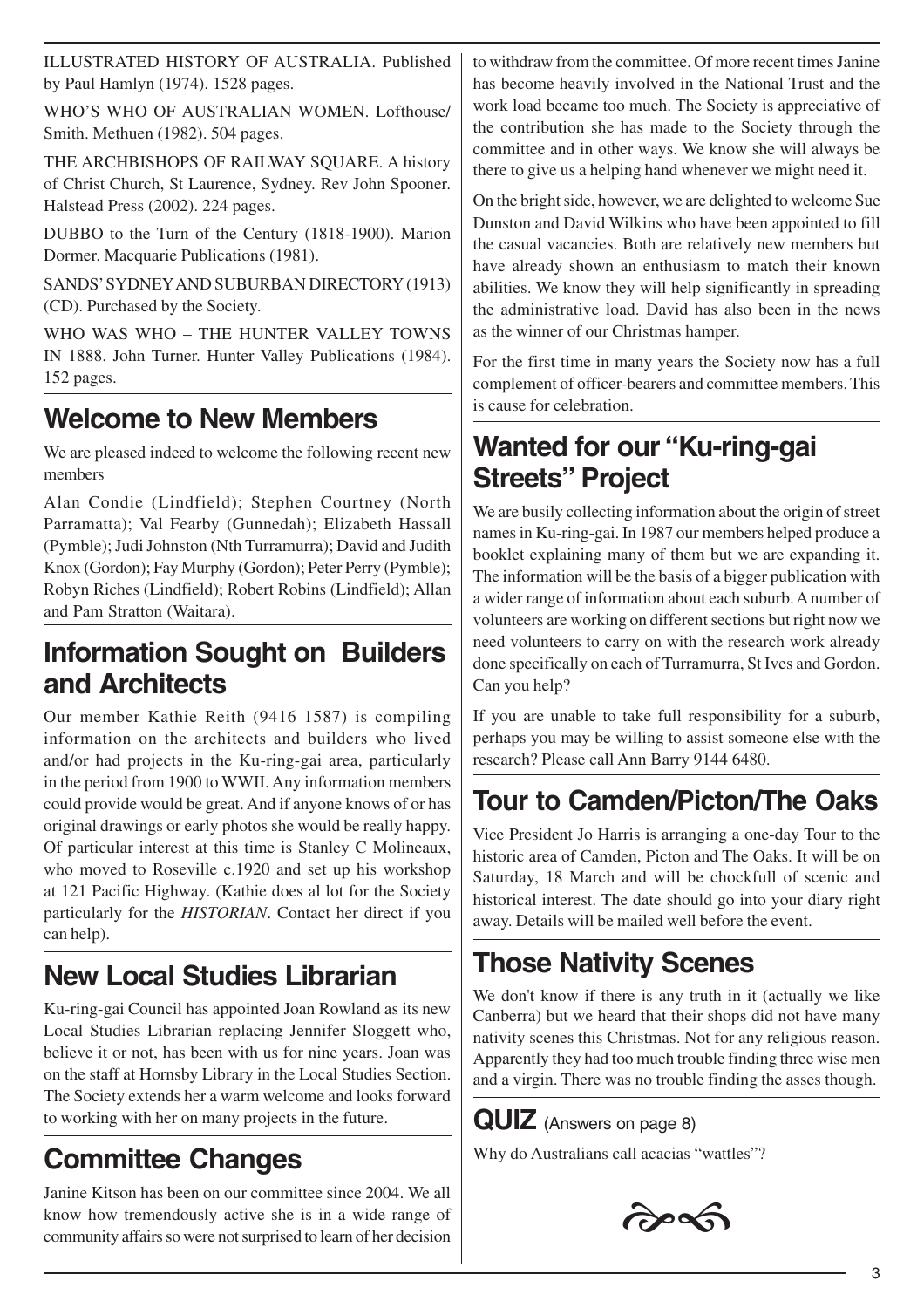# History Notes

## **Unis and Honours, Pubs and Gallopers**



*John Waterhouse (1836-1903) (Greengate Licensee)*

Two groups of notable Ku-ring-gai residents share a family name but had little else in common. One was of academic bent. The other wasn't. The two families both carry the name *Waterhouse*.

When one thinks of the academic Waterhouses one particular family member, Eben Gowrie Waterhouse of *Eryldene*, immediately comes to mind but there were others.

As to the other Waterhouse family, it was John Waterhouse of the Greengate Hotel, who attracted attention largely because of his various sporting activities.

The academic Eben Gowrie Waterhouse was known as Gowrie Waterhouse. His grandfather, Jabez Bunting Waterhouse (1822-1891), was a Wesleyan minister who lived at Waverley. Jabez had a son, Gustavus John (Gus), who was an alderman on Sydney Municipal Council. Gus had two sons connected with Ku-ring-gai. They were Athol Gustavus DSc, BE, FRES, FRZS (1877-1950) and his brother Eben Gowrie OBE, MA (1881-1977).

**Athol Waterhouse**, the eldest, was an entomologist. He and his wife Beatrice lived in Stanhope Rd, Killara. Athol carried out hybridisation experiments in breeding butterflies. He published *Butterflies of Australia* (1914) and *What Butterfly is That* (1932). His range extended widely with interests too in geology, sea shells, ancient history and philately. He received many national and international honours and held many posts in scientific organisations. He died in 1950.

Athol's brother **Gowrie Waterhouse** was a linguist by profession with a particular interest also in camellias and art. He met his wife Janet Kellie in Paris in 1907. Her family home was named *Eryldene* at Kilmarnock in Scotland. The name *Eryldene* is said to come from a combination of beryl, the birthstone of Janet's mother, with "dene", Scots for "garden". Janet held a Master of Arts degree from Glasgow. They married in 1912 at *Eryldene* in Scotland. In 1926 Gowrie was appointed Associate Professor of German. In 1913 he asked the architect William Hardy Wilson to design a home for him in Macintosh Street, Gordon. He and Janet called it Eryldene. The home was acquired by the Eryldene Trust in1980 and is frequently open to the public. He helped establish the NSW branch of the Australian Camellia Research Society. His parallel enthusiasm for art led to his appointment as President of the National Art Gallery of NSW. He died in 1977 and was survived by three sons – Gordon (b1913), Douglas (b1916) and Ian (b1921).

Gowrie's second son, **Douglas Frew Waterhouse** AO, CMG, FRS, DSc, FAA, FRACI, followed in his uncle Athol's footsteps as an entomologist. He was in charge of the CSIRO's Division of Entomology for 21 years and among other achievements devised the formula for the insect repellent Aerogard. His career took him to Canberra to live.

Gowrie's third son, **Ian Kellie Waterhouse** MA, PhD was Professor of Psychology at Macquarie University from 1967 to 1987. He has been active in a number of professional bodies in psychology and psychiatry. He lives in Hunter Avenue St Ives. As to the sporting Waterhouses they also have many members of note in addition to John including, perhaps, First Fleeter Lieutenant Henry Waterhouse.

Lieutenant Henry Waterhouse distinguished himself by removing a spear from Governor Phillip after the Governor was attacked at Manly while visiting the natives. When in Australia, Henry had an illegitimate daughter, Maria (born 1791). He sent her "Home" to be cared for by his own mother in England. Though not recorded, it is possible he had other children here too. A Thomas Waterhouse was born c1810 many years after Henry officially left the colony. Some strongly argue, with a degree of supporting evidence, that Thomas also descended from Henry. Henry Waterhouse is noted for bringing the first merino sheep from the Cape of Good Hope. It is also said, significantly in view of the interest the Waterhouses were destined to have in horse racing, that he brought the first thoroughbred stallion from England.

The unarguable story of our sporting Waterhouse family begins with the 1810 Thomas. He was born in Windsor/Parramatta area and came with his wife and family to "Lane Cove" in 1838. He had married Lucy Irwin (variously spelt) in 1832 and took over the Green Gate hotel in 1853. A local dynasty began. Lucy died in 1859 and is buried at St Thomas's, North Sydney. Thomas died in 1884 and is also buried at St Johns. Thomas and Lucy had 13 recorded children. Their lastborn died as in infant in 1859 and interestingly had the name Henry. Others included Mary Ann, Tom, John and Charles.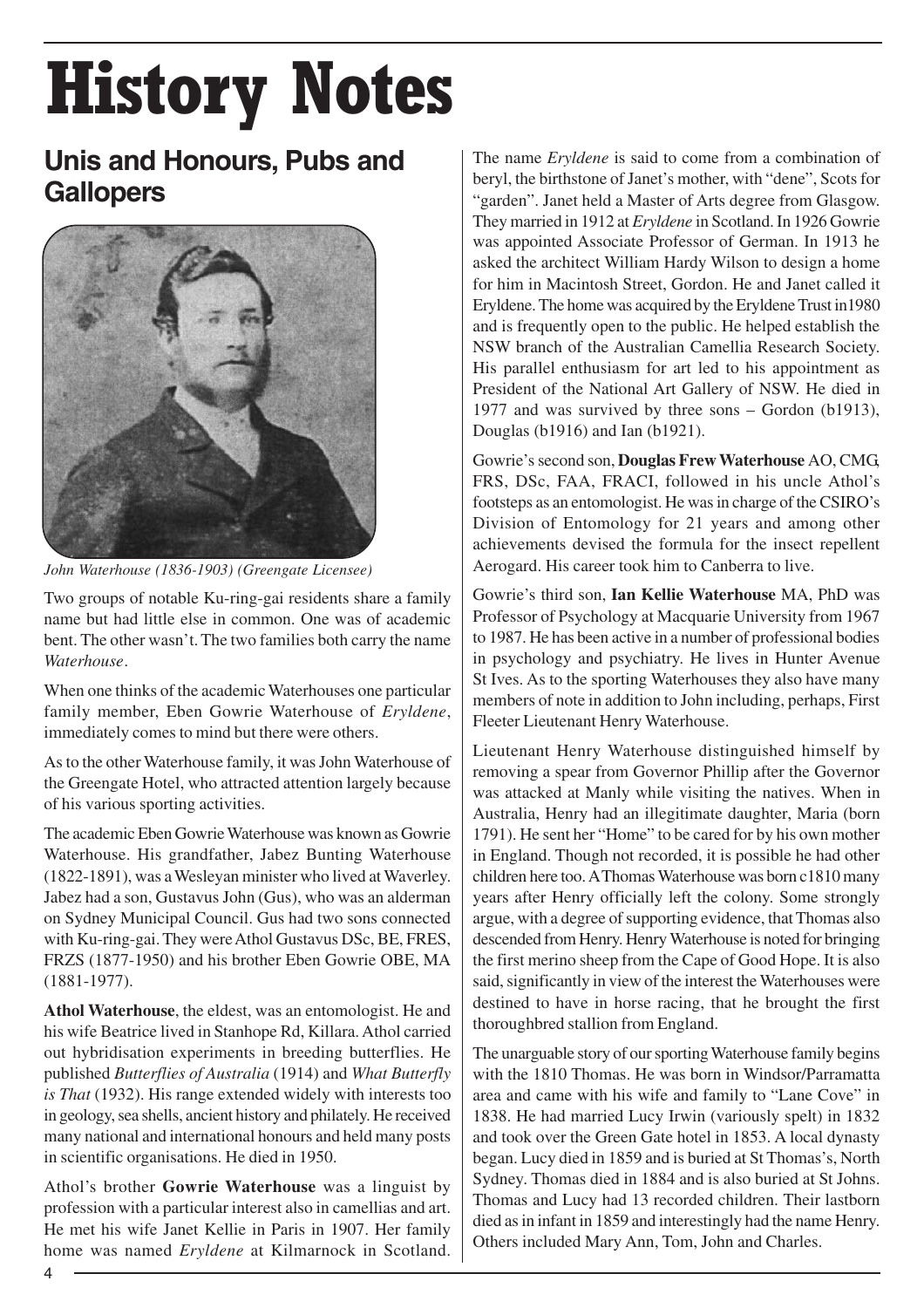**Mary Ann Waterhouse** (1832-1881) married our legendary timber merchant John Brown, known as the "Squire", who became very wealthy and virtually achieved his ambition to own a square mile in Wahroonga. They lived in a home called The Grove on the corner of Bruce Street and the Highway at Gordon. Mary Ann and John Brown are buried at St Johns, Gordon.

**Tom Waterhouse** (1835-1897) was renowned as a boxer. A crack boxer was brought from Sydney town for a bare knuckle contest. The match went all one afternoon and then all the next. The contender from Sydney failed to appear on the third day.

**John Waterhouse** (1836-1903) had a penchant for sporting activities including cock-fighting, bare knuckle boxing and horse racing. Aged 15, he went to the Turon goldfields then to Melbourne, and Queensland. He took over the Green Gate hotel from his father in 1884. In 1888 John had 120 acres in Ku-ring-gai and 1340 acres on the Macquarie River. He once sought to have a racecourse put where Killara Park is now. He gave protection to a West Indian sailor who had jumped ship and John taught him to box. This was Peter Jackson who went to America and became the de facto world champion. John's wife was Jane Elizabeth of the locally well known Schwartz family. Several of their children married into families with equally well known names including McIntosh, Reely, Lofberg and Porter. John is buried at St Johns, Gordon. His widow, Lucy, remarried.

**Charles Waterhouse** (1845-1919). Charles bought the Imperial Hotel (previously the Lily of St Leonards) in 1900. His bookmaker grandsons, Charles and Bill and great grandson Robbie are names known to most. This particular line of the family did not remain connected with Ku-ring-gai.

These then are the two Waterhouse families we have had in Ku-ring-gai. They could scarcely have been more different but both have an important place in Ku-ring-gai's history.

– *Max Farley*

## **Irish Town**

Just as the leprechauns of Ireland have faded from the sight of man, so too has Ku-ring-gai's Irish Town. Perhaps the only evidence that it ever existed is a tiny sliver of land facing Adams Street in Turramurra carrying the name *Irish Town Grove*. Yet in the early days it was recognised as a specific district by the local population. Also like the leprechauns, it was never clearly defined nor was it ever really a town.

In the sparsely populated Turramurra of the time it was, as Margaret Wyatt put it in her book on North Turramurra, "the land now bounded by Merrivale Lane and Merrivale Road in the east, to Bobbin Head Road in the west, and extending from Pentecost Avenue to Chatham Place, North Turramurra". This area fell within the land granted to Robert Pymble in 1823 and parts of which were progressively sold in the latter half of the 19th century. Access was from the Highway via "Irish Town Road" which also defies clear definition though

was in the immediate vicinity of Bannockburn and Reservoir Roads. Indeed part of it was actually incorporated into Bannockburn Road. Though the name Irish Town Road is said to have been used until as late as 1924 it never appeared in the Sands Directories which were published for Ku-ringgai from 1903.

Those sections of the Pymble land in what was to become known as Irish Town were bought by Samuel King, Thomas Connolly, Thomas Adams, John Henry Reely, Daniel Ryan and Michael Joseph Bourke (Burke). With the exception of John Reely all were of Irish extraction though Samuel King was from Northern Ireland and a staunch Presbyterian. John Reely had been born *Johann Henri Rhule* in Germany and changed his name some time after arriving in Australia. Invariably all these people were farmers and orchardists. With these residents it is in no way surprising how the name *Irish Town* was coined.

Turramurra has long since engulfed Irish Town but if we ever happen to be in that part of Ku-ring-gai, as most of us are from time to time, it adds just a little to our pleasure as local residents to remember that the area was once home to many Irish people and their usually very large families.

## **Phillip's Bungaroo Trek**

From time to time questions arise about details of Governor Phillip's journey to Bungaroo. This was to be the first known overland journey by a white person to Ku-ring-gai. Phillip was looking for land suitable for farming. Over the intervening 217 years there have been conflicting accounts of the details. Our recently deceased member Harry Morris was our own expert on the topic and in a talk to the Society in 1997 he told of the conclusions he had reached. In short, Phillip's party landed near King Avenue, Balgowlah on Saturday, 16 April 1788. They travelled inland but met a large lake "surrounded with a bog and a large marsh" so travelled to the coast and walked north along the coastal beach before turning inland. That night they camped on high ground near Allambie Heights.

The next morning was Sunday, 16 March, and they pressed further west before coming to that part of Middle Harbour at the tidal headwaters above Roseville Bridge where they camped. This was named Bungaroo. On the Monday, 17th April, a number of the party crossed into Ku-ring-gai and when about fifteen miles from the sea coast he had, in his own words, "a very fine view of the mountains inland". This would have been in the vicinity of Dalrymple Hay Nature Reserve on Mona Vale Rd. The forest was, however, impenetrable and the land generally poor so the party returned to Bungaroo that night and moved camp a little further downstream. Next day, Tuesday 18th April, they travelled further downstream where they were picked up and returned to Sydney by boats sent by Captain John Hunter.

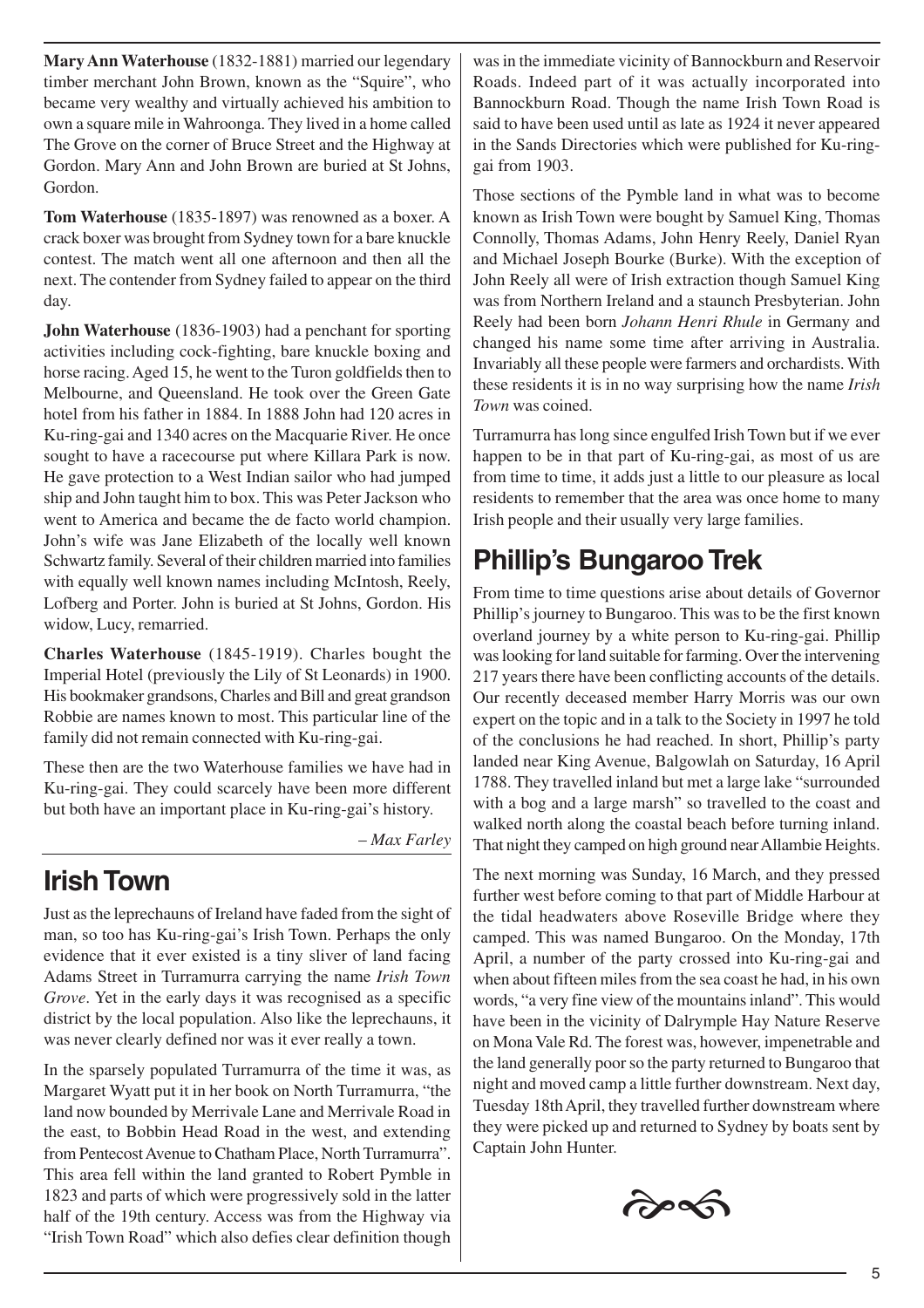# Family Matters

## **Meeting Reports**

(*These meeting reports are based on notes taken by Stella Green*)

#### **Meeting 5 November**

Some 30 members attended the informal 11am meeting in the Research Centre to hear John Graham of the Dead Persons Society tell the story of the Ryerson Index, named after our member Joyce Ryerson. John had always wanted to index Sydney Morning Herald deaths, and a 1998 DPS meeting agreed this was a worthwhile project. Volunteers began indexing SMH deaths daily, also the Daily Telegraph. John designed a software program and in due course the index was put on the Web.

At the May 1999 DPS meeting, a lady said "I have a 14 year collection of Heralds". This was Joyce Ryerson who had kept the papers to check Old Girls of her school. John collected them from her laundry next day. There are now 93 other papers also being indexed, and over a million entries. Many local papers are indexed from their websites though the latter do not always contain all listings. A supplementary index includes obituaries and family history entries in the Herald RSVP columns. All this work is done by volunteers.

John offered the Ryerson index for inclusion on all our computers. It has been installed and is up to date as at 11 November 2005. As we (intentionally) do not have internet access at the Research Centre our thanks go to John for this kind gesture.

#### **Afternoon**

At the 2pm meeting there were about 35 present and mention made on the following matters:

- NSW BDMs now on internet births to 1905, marriages to 1954, deaths to 1974. No more CDs will be made. Transcripts can be ordered through our Society, applications must have certificate number.
- Dern Index. A new CD Index of some NSW Cemetery listings

– Recommended reading:

*The Letters of Rachel Henning and Sea Journals of Annie and Amy Henning A Fool's Gold, William Tipple Smith's Challenge to the Hargraves Myth Journal of Daniel Paine 1794-97 Convicted Gunsmiths of NSW Christopher Cockle's Australian Experiences Little Cornwall - Cornish miners in South Australia Gaston Renard's catalogue of books* – Catherine Williams spoke on Willoughby Historical Society exhibition and also about a book *The Forgotten Gardens* on Chinese gardens in Willoughby

- Elaine Turnidge showed *They Paved the Way*, two stories of Scots pioneers
- Max Farley spoke highly of *Commonwealth of Thieves* by Tom Keneally, a very readable history on the governorship of Phillip
- Angela Lind mentioned *Dancing with Strangers* by Inga Clendenning, with a good description of early days in Sydney
- Jan Cook reported that she had obtain war records of three relatives killed in WW1 from Canberra, \$25 each.

Guest speaker John Graham gave an entertaining history of the Dead Persons Society which had its origins in early 1994 when Leonie Faber of Melbourne felt computers would be useful for genealogists and gathered a few people to meet regularly and share information.

Max Farley gave a vote of thanks and presented John with *Focus on Ku-ring-gai* and a carry-bag.

#### **Meeting 3 December**

14 members were present at the 11am session when Jo Harris demonstrated several new CDs:

- The Ryerson Index to 11 November 2005
- NSW Government Gazette of 1838.
- Dictionary of Australasian Biography, written in 1892, includes nearly 2000 concise biographies of colonists 1855-1892. (Not to be confused with the Australian Dictionary of Biography)
- Sands Sydney and Suburban Directory of 1913.
- Biographical Index of South Australians 1836-1885, 4 volumes: published 1896.
- South Australians 1836-1885, published 1990, 7500 entries additional to above.
- History of West Australia, published 1897. Not in alphabetical order.

About 45 attended the afternoon meeting when Jo mentioned the following:

Advantages of applying for Joy Murrin transcripts, often have more information than certificates.

Good Huguenot article in latest *Australian Family Tree Connections* magazine

National Archives will search for information on 20th century migrants, \$25, phone enquiries best, 1300 886 881.

#### **Book reports:**

Jean Smith spoke on a visit to York Peninsula, South Australia, copper mining area 1861-1923, Cornish miners and Welsh smelters. Jean showed several books on Wallaroo and Moonta mines. Port Victoria was famous for grain ship races to England and Ireland.

Ken Knox reported unmarked graves of 500 children in Moonta Cemetery, SA. The profits of Moonta mines paid for establishment of Adelaide University.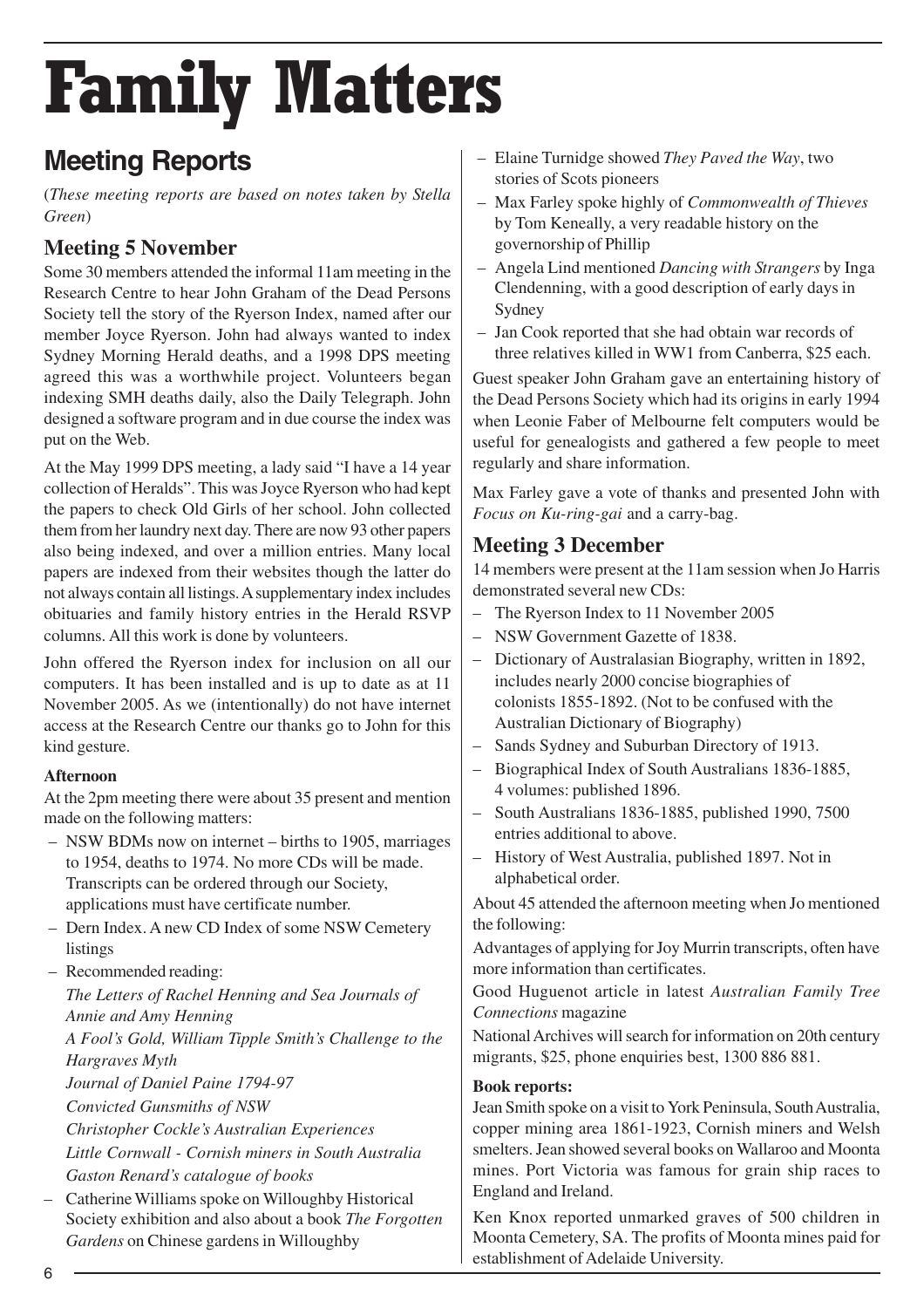Joy Walker recommended *The Classer* by a previous speaker Robert Burnett.

Max Farley drew attention to a number of recent acquisitions listed elsewhere in this Newsletter.

Guest speaker Elizabeth Bolton gave us an entertaining and informative talk on the History of Food, taking a giant step back before 10,000BC when half of the then nomadic population died before age 20.

David Wilkins gave a vote of thanks and presented Elizabeth with a copy of *Focus on Ku-ring-gai* and a carry-bag. The day's Lucky door prize was won by Kevin Callinan.

## **Another Convict "Find"**

Our previous issue reported on the 1st October Family History Meeting at which a number of members told of the convicts they had found among their ancestors. In the Newsletter we detailed the convicts "owned" by Elaine Turnidge and Joy Walker. This time we could have had a feast of convicts from Gwen Knox (nee Cork) who claims nine – seven on her mother's "Turnbull" side and two on her father's "Cork" side. While her mother's convict ancestors were known to the family, her father was unaware that both his grandfathers had been transported. In addressing the meeting, Gwen chose to restrict herself to two on her mother's side, Thomas Chaseland and Margaret McMahon because of more recent information gained wither husband, Ken..

Thomas Chaseland (Chaseling) was born in London and sentenced at the Old Bailey in 1791 for stealing 230 silk handkerchiefs worth 40 pounds. (Details from **oldbaileyonline.com**). English law at the time set a mandatory death sentence for theft over 40 shillings but had a proviso that the offender could escape the death sentence if prepared to be transported to Botany Bay for Life. Thomas said he would prefer the gallows to Botany Bay but later changed his mind and arrived here on the Royal Admiral in 1792 aged 19.

His wife-to-be, Margaret McMahon of Dublin, received seven years for stealing a silver watch and arrived on the Marquis Cornwallis in 1796. The voyage was notorious because some of the soldiers and convicts aboard together planned a mutiny which resulted in the death of seven of the plotters. Margaret, like Thomas, was 19 years old so neither could be termed hardened criminals as their later lives were to prove.

Gwen told us that by 1800 Thomas was an overseer and cohabiting with Margaret and "in 1803 received a land grant of 30 acres at Mulgrave Place in the Hawkesbury district. Marsden's 1806 Muster records they had two children, Ann (1802) and Jane (1804), to be later joined by three more, Thomas (1807), Louisa (1809) and Charlotte (1811). They had three assigned servants and Margaret added to the family's holdings by purchasing 30 acres at Mulgrave Place. He was also constable for the Castlereagh district." Soon after Thomas received his free pardon 1812, he and Margaret married, their children being christened on the same day.

One of their daughters, Louisa, married George Turnbull who had been born at Portland Head on the Hawkesbury in 1806. He was a son of John and Ann Turnbull who had arrived as free settlers on the Coromandel in 1802. They came with their four eldest children in company with a number of other Presbyterian families who settled in the Hawkesbury district. Gwen reported to the meeting that these Presbyterians "built Ebenezer Church, the oldest Church still functioning in Australia". George Turnbull and Louisa Chaseling had 12 children. The third, James, married Mary Ann Winton (who herself had three convict ancestors) and they had 11 children. Their eldest was Cyrus John, a school teacher in the Milton district who married Emma Malvina Fowler (who had the remaining two convict ancestors). Cyrus and Emma's daughter, Winifred, married Stan Cork and they lived on one of the Cork farms in Milton established by the transported Robert Cork in the 1850s where Gwen and her twin sister were born.

Thank you Gwen for your presentation.

## **NSW Death and Marriage Records**

We are now in 2006 and NSW deaths to 31 December 1975 and marriages to 31 December 1955 can now be obtained via the internet. This is in accord with the new Government policy of making records available after 30 years for deaths and 50 for marriages.

## **SAG Showcase**

This will be held earlier this year to avoid conflicting with the 11th Australasian Congress on Genealogy and Heraldry in Darwin 1st-4th June. *Showcase* will be on Friday 19th and Saturday 20th February.

## **State Record Centre**

A coachload of members visited the Centre on 29 November. It is situated on a 50 acre site at Kingswood in Western Sydney and, although accessible by public transport, everyone appreciated the convenience of travelling on a private coach, and the companionship of fellow historians.

A very interesting 'behind the scenes' tour had been arranged and, after an informative introductory talk by Head Archivist, Gail Davis, we began our guided walk through the storage area with its countless aisles of many tiered shelves; a distance measuring hundreds of kilometres, so we were told. Along with documents, other items of significance such as the architectural models constructed by the Bi-Centenary planners are also kept here. Previous advice to place a request for records prior to a visit now became obvious! The tour ended at the manuscript conservation department where we were able to observe the conservators at their work while being given an overview of the techniques and materials used.

The afternoon was spent on individual research with documents as varied as a 1950's Killara murder, an 1849 Insolvency case, the Gordon Public School Admissions, early photographs and reasons for divorce in the 19th and early 20th Century. Researchers had a fascinating insight into matters which had influenced their ancestors' lives.